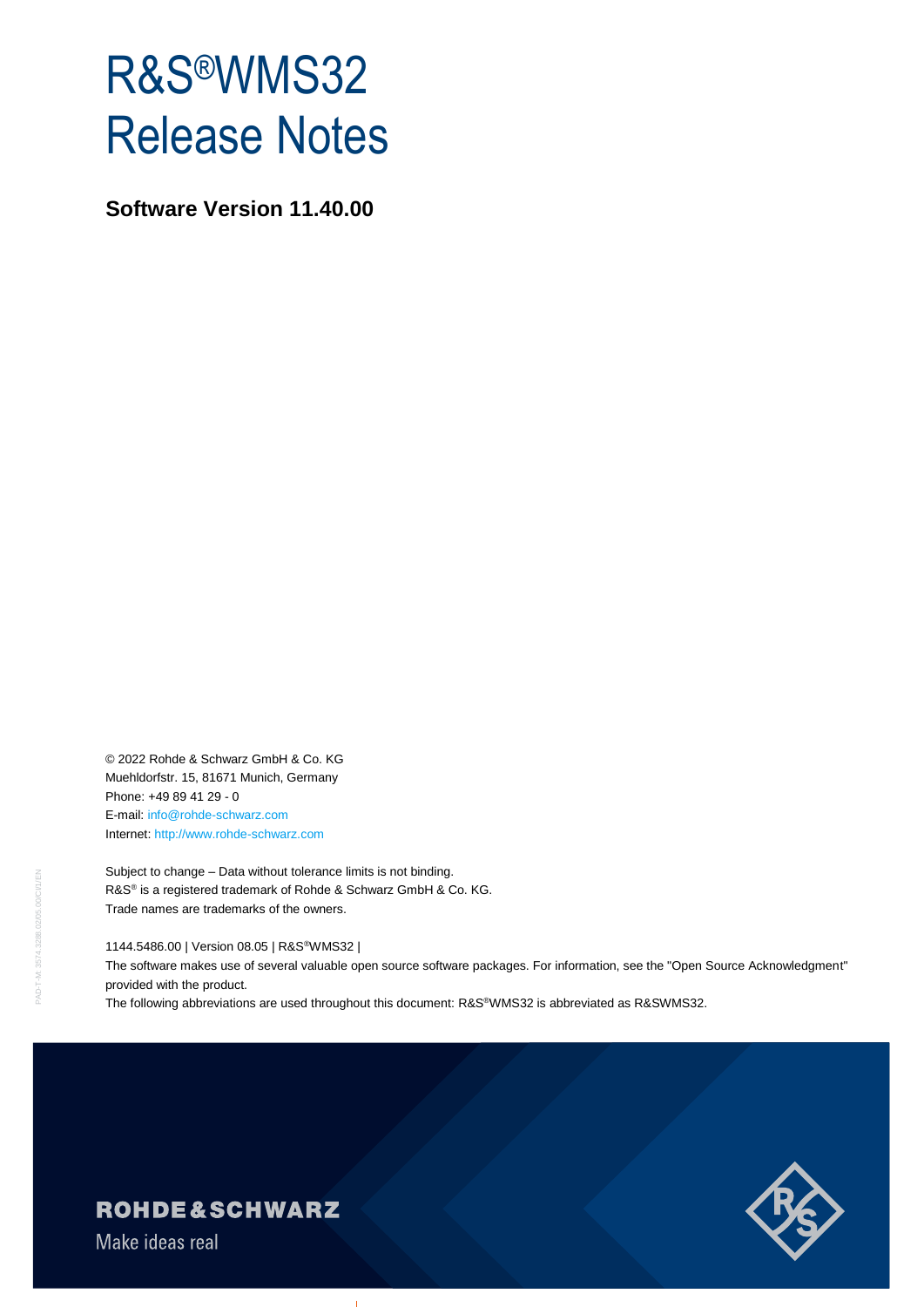## **Contents**

| 1            | Information on the current version and history  3 |  |
|--------------|---------------------------------------------------|--|
| 1.1          |                                                   |  |
| 1.2          |                                                   |  |
| 1.3          |                                                   |  |
| 1.4          |                                                   |  |
| 1.5          |                                                   |  |
| 1.6          |                                                   |  |
| 1.7          |                                                   |  |
| $\mathbf{2}$ |                                                   |  |
| $\mathbf{3}$ |                                                   |  |
| 3.1          |                                                   |  |
| 4            |                                                   |  |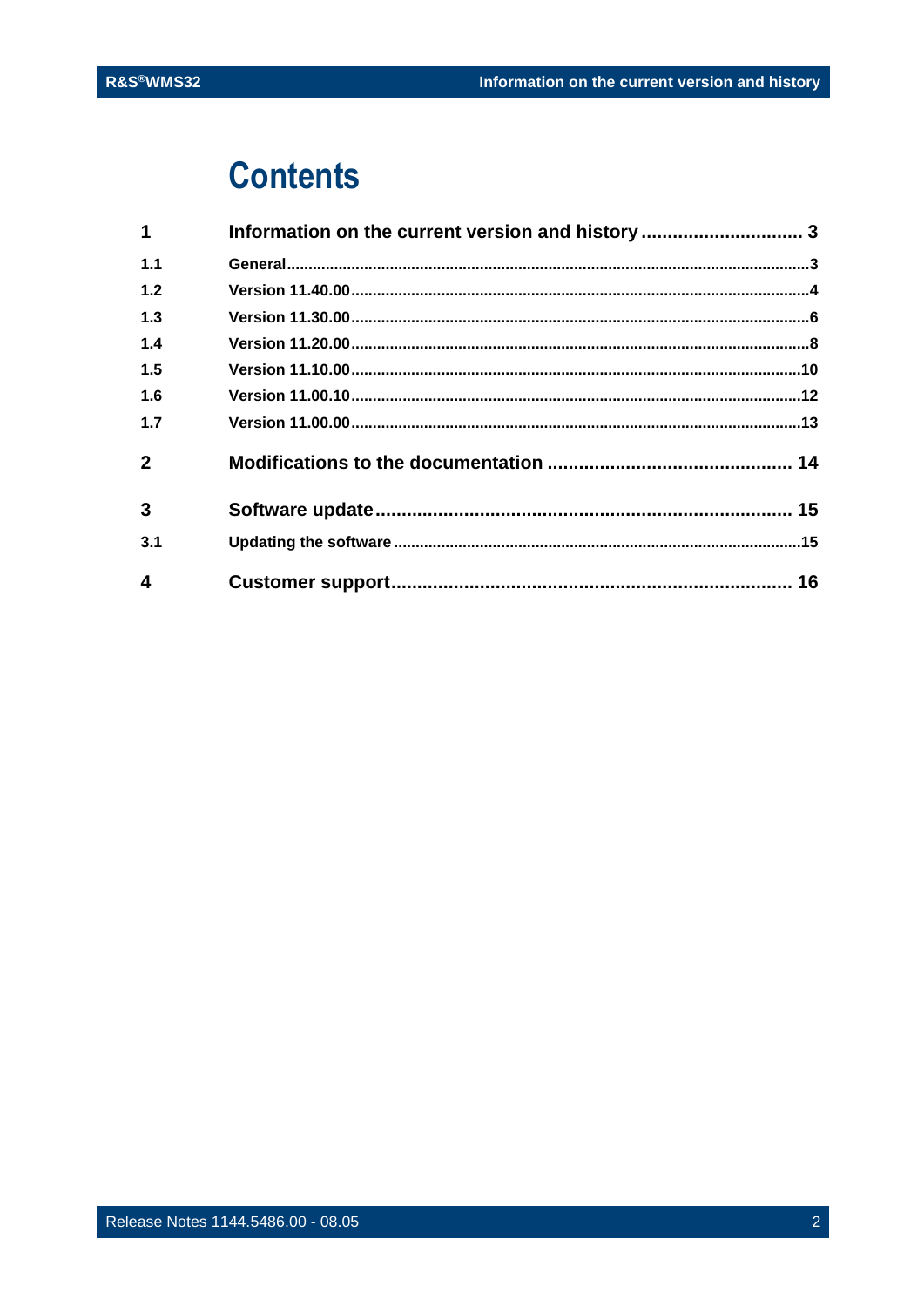## <span id="page-2-0"></span>**1 Information on the current version and history**

### <span id="page-2-1"></span>**1.1 General**

#### **Important Information**

#### *ATTENTION:*

In order to be compliant with normative requirements of the newest standard versions, R&S®OSP-B157W8 is required. For WMS32-K05E and WMS32-K06E, R&S®OSP-B157W8PLUS and a vector signal generator supporting 7.125 GHz is required. Additionally, all paths need to be calibrated up to the required measurement / test frequency.

This new software version (V10.50 or newer) supports Adaptivity test cases (ETSI EN 300 328) and DFS test cases (FCC & ETSI) only with R&S®OSP-B157W8 or R&S®OSP-B157W8PLUS.

Unfortunately, R&S®TS8997 cannot support R&S®OSP-B157 (4 port) any longer.

Please contact your sales engineer for trade-in offers.

#### *Channel Access Mechanism / DFS / Contention Based Protocol:*

It is necessary to upload new waveform files to the vector generator. To do so:

Go to "Device List" > used vector generator > "Properties" > "File Upload" deselect "Force overwriting existing files on device" and press "Upload TS8997 Waveform Files".

Some language and regional settings of the operating system might cause issues in WMS32. In case you are experiencing issues in WMS32, please first change the format and the current language for non-Unicode programs to English (United States).

| Region                                                       |                                     | $\times$                           | Region                                                                                                                                             | $\times$ |
|--------------------------------------------------------------|-------------------------------------|------------------------------------|----------------------------------------------------------------------------------------------------------------------------------------------------|----------|
| Formats<br>Location Administrative                           |                                     | Administrative<br>Formats Location |                                                                                                                                                    |          |
| Format:<br><b>English (United States)</b>                    |                                     |                                    | Welcome screen and new user accounts<br>View and copy your international settings to the welcome screen, system<br>accounts and new user accounts. |          |
| Language preferences<br>Date and time formats<br>Short date: | M/d/yyyy                            | $\checkmark$                       | Copy settings                                                                                                                                      |          |
| Long date:                                                   | dddd, MMMM d, yyyy                  | $\checkmark$                       | Language for non-Unicode programs<br>This setting (system locale) controls the language used when displaying                                       |          |
| Short time:<br>Long time:                                    | h:mm tt<br>h:mm:ss tt               | $\ddot{}$<br>$\checkmark$          | text in programs that do not support Unicode.                                                                                                      |          |
| First day of week:                                           | Sunday                              | $\checkmark$                       | Current language for non-Unicode programs:<br><b>English (United States)</b>                                                                       |          |
| Examples<br>Short date:                                      | 8/11/2020                           |                                    | Change system locale                                                                                                                               |          |
| Long date:<br>Short time:                                    | Tuesday, August 11, 2020<br>5:39 PM |                                    |                                                                                                                                                    |          |
| Long time:                                                   | 5:39:48 PM                          |                                    |                                                                                                                                                    |          |
|                                                              | <b>Additional settings</b>          |                                    |                                                                                                                                                    |          |
|                                                              | OK<br>Cancel                        | Apply                              | OK<br>Cancel                                                                                                                                       | Apply    |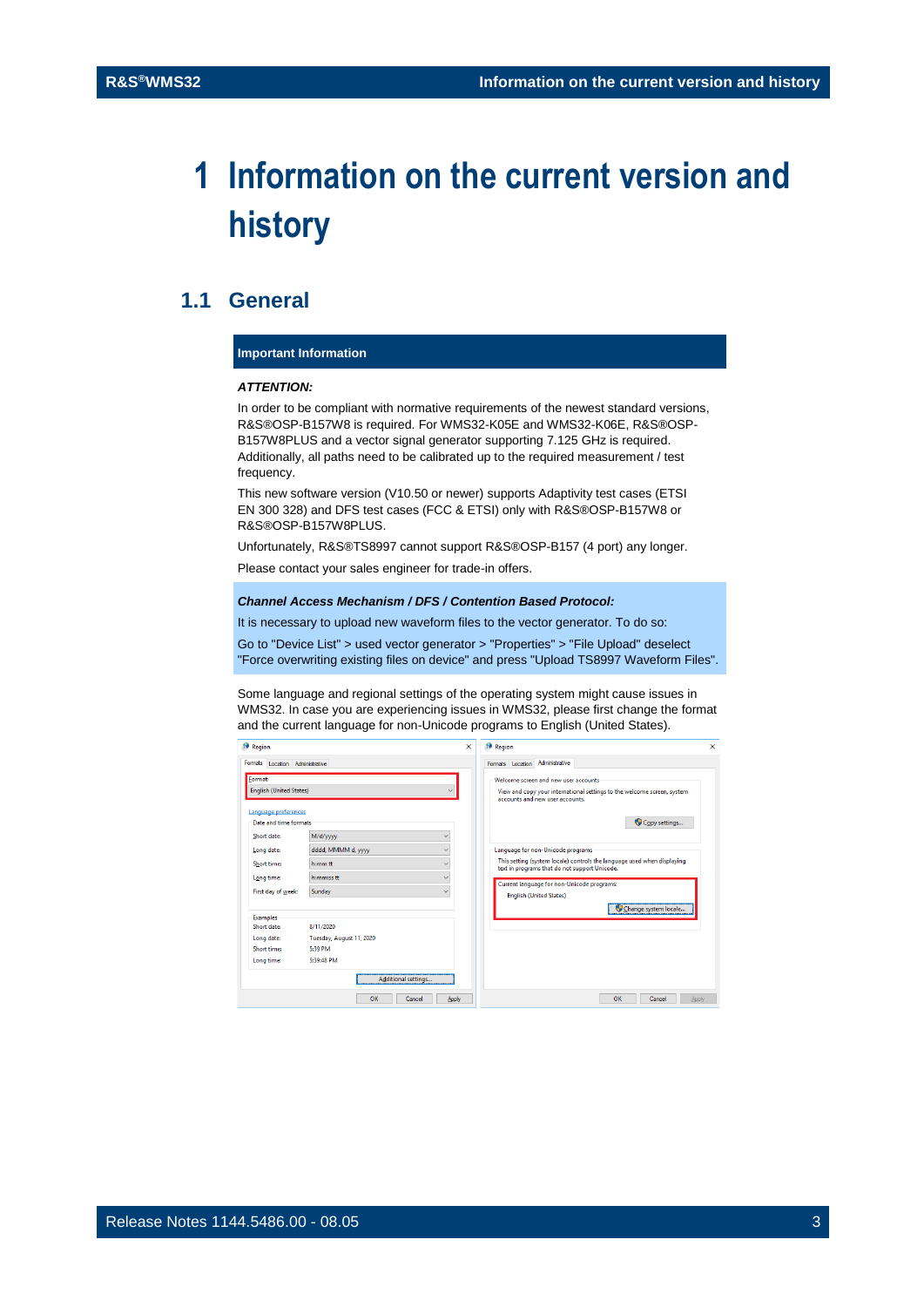## **1.2 Version 11.40.00**

#### <span id="page-3-0"></span>**New functionality**

| <b>Version</b> | <b>Functions</b>                                                                                                                                                                                                                                                                                                                                                                                                                                                                                                                                                                                                                                                              |
|----------------|-------------------------------------------------------------------------------------------------------------------------------------------------------------------------------------------------------------------------------------------------------------------------------------------------------------------------------------------------------------------------------------------------------------------------------------------------------------------------------------------------------------------------------------------------------------------------------------------------------------------------------------------------------------------------------|
| 11.40.00       | WMS32-K05E (ETSI EN 303 687):<br>- New option WMS32-K05E / SWS-303687 for Wi-Fi 6E covering the following test<br>cases: RF Output Power, Power Spectral Density, Occupied Channel Bandwidth,<br>Nominal Center Frequency, Rx Spurious Emissions, Tx Unwanted Emissions within the<br>6 GHz Band, Tx Unwanted Emissions outside the 6 GHz Band, Receiver Blocking,<br>Receiver Selectivity, Channel Access Mechanism.<br>- New ARB waveform files (AWGN, IEEE 802.11a, IEEE 802.11ax, NR FR1) for vector<br>signal generators added (need to be uploaded, open vector generator configuration in<br>device list > Properties > File Upload > "Upload TS8997 Waveform Files"). |
| 11.40.00       | WMS32-K07 (FCC §15.247) / WMS32-K06 (FCC §15.407) / WMS32-K06E (FCC<br>§15.407 U-NII-5/6/7/8):<br>- Added new version 2021 for the FCC standards.                                                                                                                                                                                                                                                                                                                                                                                                                                                                                                                             |

#### **Modified functionality**

| <b>Version</b> | <b>Functions</b>                                                                                                                                                                                                                                                                                                                                                                                |
|----------------|-------------------------------------------------------------------------------------------------------------------------------------------------------------------------------------------------------------------------------------------------------------------------------------------------------------------------------------------------------------------------------------------------|
| 11.40.00       | <b>General Functionalities:</b><br>- Report table configuration is again available for most test cases.<br>- WMS Wizard allows the selection of different configurations for the OSP-B157WX (e.g.<br>OSP120, OSP220).<br>- Maximum additional attenuation between companion and DUT is now limited to 50 dB<br>according to the dynamic range specified in the datasheet of the OSP-B157W8PLUS. |
| 11.40.00       | WMS32-K02 (ETSI EN 300 328):<br>- Added additional action in the adaptivity test case after normal operation (i.e. before<br>injecting an interferer signal).                                                                                                                                                                                                                                   |
| 11.40.00       | WMS32-K02 (ETSI EN 300 328 V2.2.2):<br>- Modified default equation for number of sweep points and sweep time for spurious and<br>OOB measurements.                                                                                                                                                                                                                                              |
| 11.40.00       | WMS32-K07 (FCC §15.247):<br>- Variable in equation for frequency span of peak PSD measurement changed from<br>NBW to OBW.                                                                                                                                                                                                                                                                       |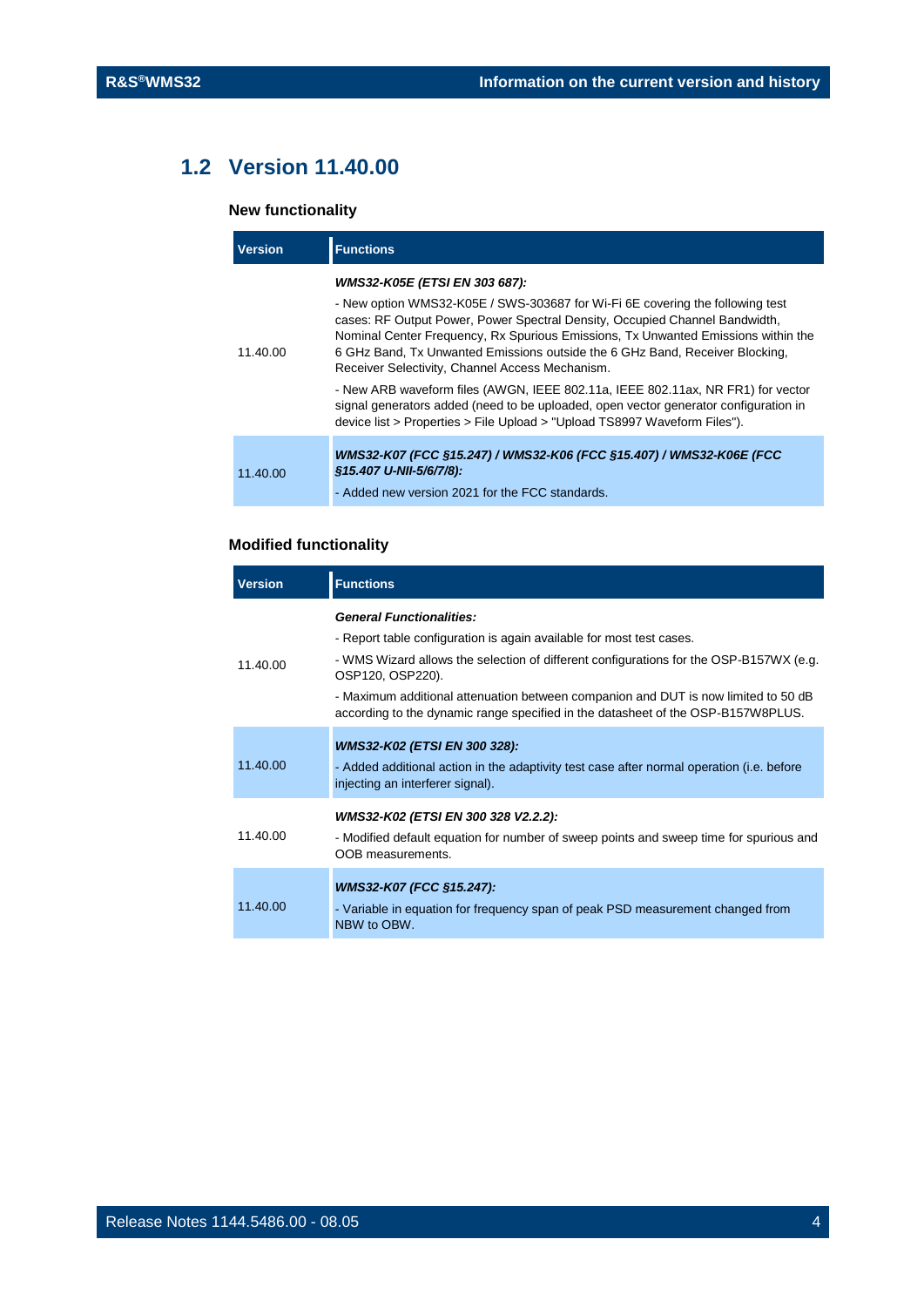#### **Improvements**

| <b>Version</b> | <b>Improvements</b>                                                                                                                                                                                                                                            |
|----------------|----------------------------------------------------------------------------------------------------------------------------------------------------------------------------------------------------------------------------------------------------------------|
| 11.40.00       | <b>General Improvements:</b><br>- Word reporting (WMS32-K86) now shows a warning when Word is not installed<br>properly.<br>- Fixed issue during test sequence creation for special frequency combinations which<br>also include frequency independent blocks. |
| 11.40.00       | WMS32-K02 (ETSI EN 300 328) / WMS32-K05 (ETSI EN 301 893) / WMS32-K502<br>(ETSI EN 302 502):<br>- Log displays correct sign in calculation when using a CMW for receiver blocking tests.<br>- Improved handling of custom blocking frequencies.                |
| 11.40.00       | WMS32-K02 (ETSI EN 300 328):<br>- Improved automatic blocking frequency selection in case of FHSS devices.                                                                                                                                                     |
| 11.40.00       | WMS32-K502 (ETSI EN 302 502):<br>- Issue resolved when only Word reporting (WMS32-K86) is selected.                                                                                                                                                            |
| 11.40.00       | WMS32-K05 (ETSI EN 301 893) / WMS32-K06 (FCC §15.407):<br>- Fixed issue in DFS trace evaluation when DUT power is continuously higher than<br>threshold.                                                                                                       |
| 11.40.00       | WMS32-K06 (FCC §15.407):<br>- Improved pulse width measurement accuracy for DFS radar verification.<br>- Text in test report references corresponding bandwidth measurement (e.g. 99% BW,<br>6 dB BW, 26 dB BW).                                               |

| <b>Version</b> | <b>Known Issues</b> |  |
|----------------|---------------------|--|
| 11.40.00       | No known issues.    |  |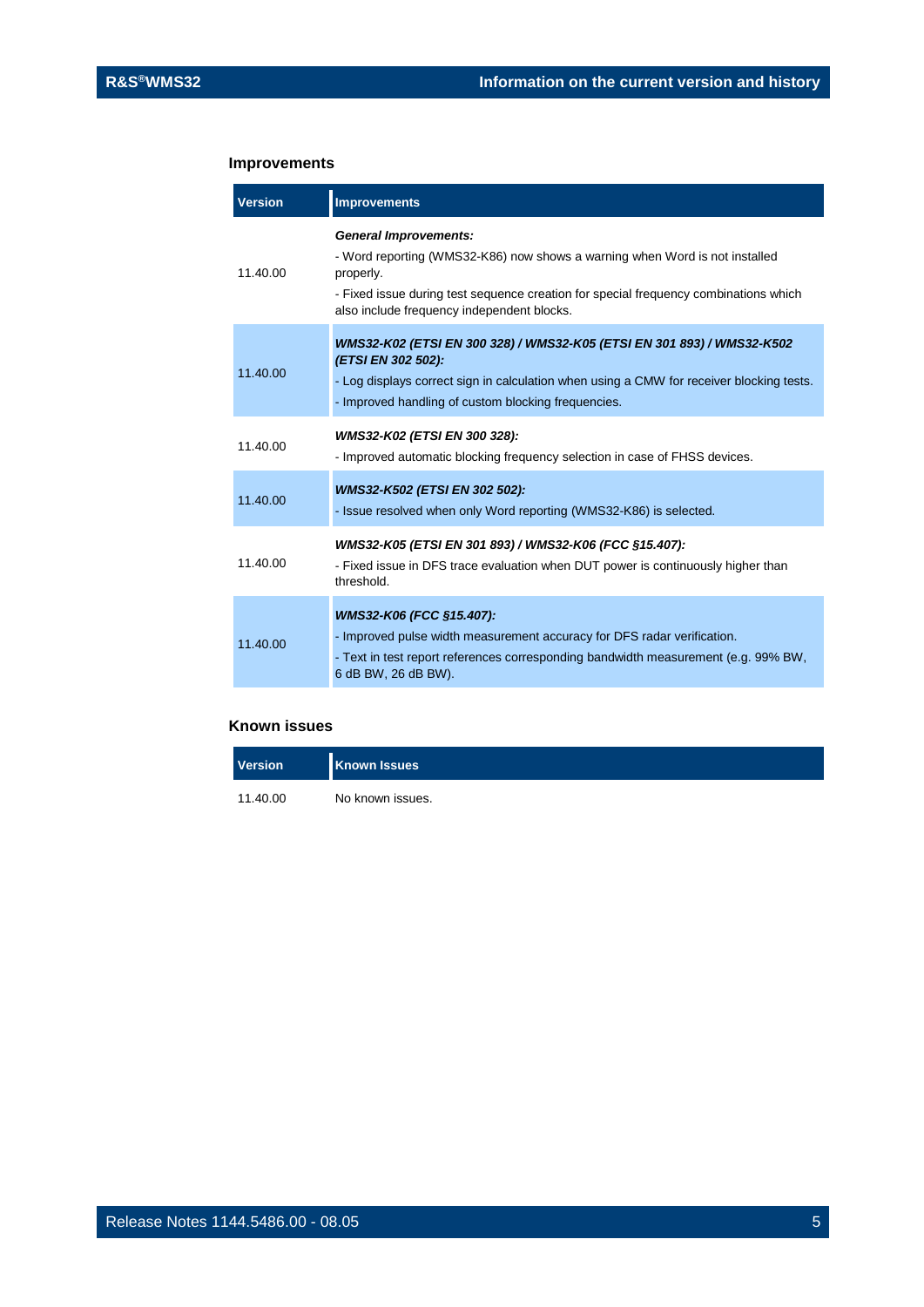## <span id="page-5-0"></span>**1.3 Version 11.30.00**

#### **New functionality**

| <b>Version</b> | <b>Functions</b>                                     |
|----------------|------------------------------------------------------|
|                | <b>General Functionalities:</b>                      |
| 11.30.00       | - Support for R&S®SMM100A added.                     |
|                | - New frequency options added to R&S®SMW200A driver. |

#### **Modified functionality**

| <b>Version</b> | <b>Functions</b>                                                                                                                                                                                                                                                                                                                                                                                                                                                                                                                                  |
|----------------|---------------------------------------------------------------------------------------------------------------------------------------------------------------------------------------------------------------------------------------------------------------------------------------------------------------------------------------------------------------------------------------------------------------------------------------------------------------------------------------------------------------------------------------------------|
| 11.30.00       | <b>General Functionalities:</b><br>- Vector signal generator driver now supports to select port B.<br>- Added report table configuration for most tests.                                                                                                                                                                                                                                                                                                                                                                                          |
| 11.30.00       | <b>ETSI EN 300 220:</b><br>- Additional tables added with results of spurious emission measurements.                                                                                                                                                                                                                                                                                                                                                                                                                                              |
| 11.30.00       | ETSI EN 300 328 / ETSI EN 301 893:<br>- Added corresponding timestamp of min. and max. COT for adaptivity (timestamp of<br>max. COT is also included in report).<br>- Added a variable search level for adaptivity instead of a fixed value of 15 dB (for DUT<br>and companion).<br>- Threshold for adaptivity is calculated from measured peak value of actual trace instead<br>of max. DUT power.<br>- Truncated bursts are no longer considered for the evaluation of min. COT.<br>- Min. idle time is renamed to max. allowed gap during COT. |
| 11.30.00       | ETSI EN 300 328 / FCC §15.247:<br>- Hopping / Carrier Frequency Separation test cases are displaying warnings instead of<br>aborting the test when low dynamic range is detected.                                                                                                                                                                                                                                                                                                                                                                 |
| 11.30.00       | FCC §15.407 (U-NII-5/6/7/8):<br>- Radiated max. power position search (WMS32-RAD) added for FCC §15.407 (U-NII-<br>$5/6/7/8$ ).                                                                                                                                                                                                                                                                                                                                                                                                                   |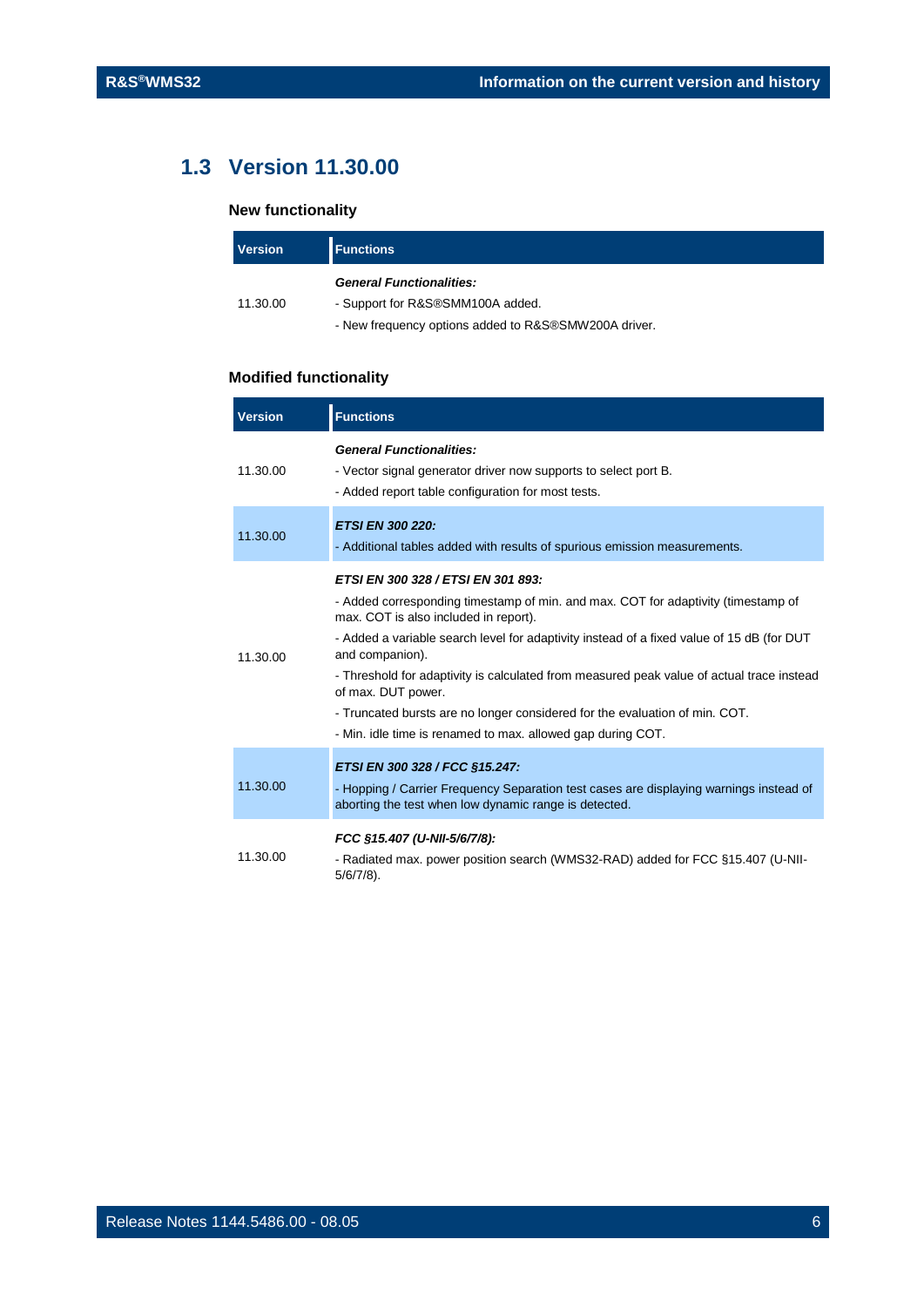#### **Improvements**

| <b>Version</b> | <b>Improvements</b>                                                                                                                                                                                                                                                                                                                                                                                                                                                                                                                                                                                                                                   |
|----------------|-------------------------------------------------------------------------------------------------------------------------------------------------------------------------------------------------------------------------------------------------------------------------------------------------------------------------------------------------------------------------------------------------------------------------------------------------------------------------------------------------------------------------------------------------------------------------------------------------------------------------------------------------------|
| 11.30.00       | <b>General Improvements:</b><br>- Hardcopies are no longer stored in root directory which resolves issues when creating<br>hardcopies on new generation spectrum analyzers (e.g. R&S®FSV30XX,<br>R&S®FSVA30XX).<br>- Improved check for applicable frequency limitations for spurious emission<br>measurements.<br>- Improved level accuracy for Accumulated Transmit Time, Frequency Occupation and<br>Time of Channel Occupancy when using R&S®OSP-B157W8PLUS.<br>- Frequency name in action is now displayed properly if changed during a test case.                                                                                               |
| 11.30.00       | ETSI EN 300 328 / ETSI EN 301 893:<br>- Opening a finished adaptivity test is now possible even if corresponding hardware<br>setup missing.<br>- Issue of missing first burst in combined traces is resolved for adaptivity.<br>- Displaying issue when only one burst is detected during adaptivity is resolved.<br>- Added correction of stop time during adaptivity tests for companion device<br>measurements.<br>- Improved correction of stop time during adaptivity tests for first burst when<br>measurement already starts with a burst.<br>- Improved accuracy of measured power during adaptivity tests when using R&S®OSP-<br>B157W8PLUS. |
| 11.30.00       | ETSI EN 301 893 / FCC §15.407 (DFS):<br>- Improved robustness against timing issues that occurred for some hardware<br>combinations.                                                                                                                                                                                                                                                                                                                                                                                                                                                                                                                  |
| 11.30.00       | FCC §15.407:<br>- Report of TPC test indicated pass/fail for tests even in case measurement is not<br>applicable.                                                                                                                                                                                                                                                                                                                                                                                                                                                                                                                                     |

| <b>Version</b> | <b>Known Issues</b> |
|----------------|---------------------|
| 11.30.00       | No known issues.    |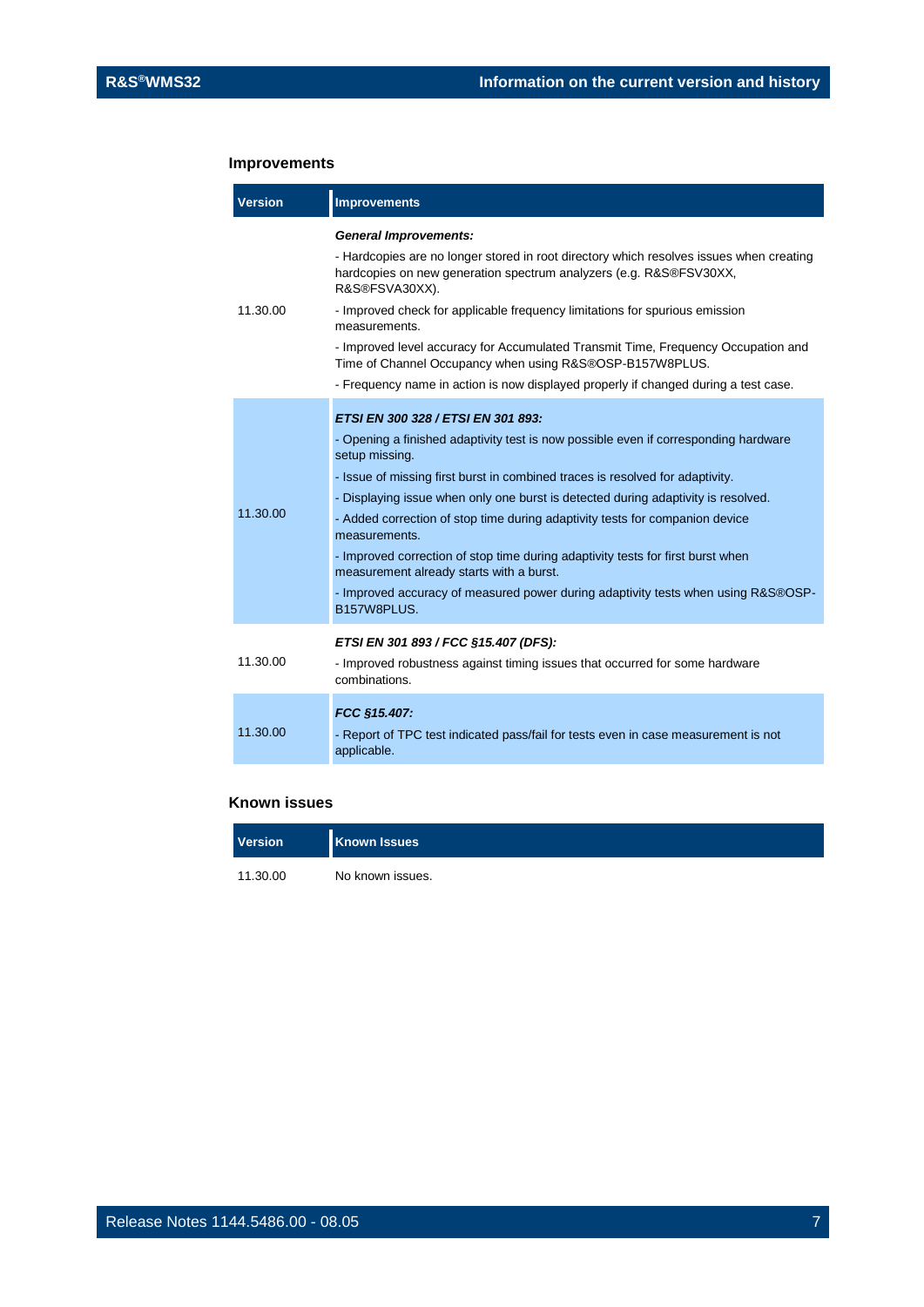## <span id="page-7-0"></span>**1.4 Version 11.20.00**

#### **New functionality**

| <b>Version</b> | <b>Functions</b>                                                                                                                                                                                                                                                                                                                                                                                                                                                                                                                                                                                                                                   |
|----------------|----------------------------------------------------------------------------------------------------------------------------------------------------------------------------------------------------------------------------------------------------------------------------------------------------------------------------------------------------------------------------------------------------------------------------------------------------------------------------------------------------------------------------------------------------------------------------------------------------------------------------------------------------|
| 11,20,00       | FCC §15.407 (U-NII-5/6/7/8):<br>- New option WMS32-K06E / SWS-15407E for Wi-Fi6E in U-NII-5/6/7/8 bands covering<br>the following test cases: RF Output Power, Power Spectral Density (SA-1/SA-2/ SA-3),<br>Emission Bandwidth (26 dB), Occupied Channel Bandwidth (99%), Frequency Stability,<br>In-Band Emissions, Tx Spurious Emissions, Emissions in Restricted Frequency Bands<br>(WMS32-K14 required), Contention Based Protocol.<br>New ARB waveform files (AWGN) for vector generators added (need to be uploaded,<br>open vector generator configuration in device list > Properties > File Upload > "Upload"<br>TS8997 Waveform Files"). |
| 11.20.00       | FCC §15.247 / FCC §15.407:<br>- Added new version 2020 for the FCC standards.                                                                                                                                                                                                                                                                                                                                                                                                                                                                                                                                                                      |

#### **Modified functionality**

| <b>Version</b> | <b>Functions</b>                                                                                                                                                                                                   |
|----------------|--------------------------------------------------------------------------------------------------------------------------------------------------------------------------------------------------------------------|
| 11.20.00       | <b>ETSI EN 300 328:</b><br>- Hopping sequence test additionally reports band allocation in percent.<br>- Receiver blocking test case uses in-band gain from the DUT.                                               |
| 11.20.00       | ETSI EN 301 893 (V2.1.1):<br>- Adaptivity test case displays uncertainty compensation value in report.<br>- Added COT-dependent observation time to receiver settings for adaptivity test (limited<br>to $65 s$ ). |

#### **Improvements**

| <b>Version</b> | <b>Improvements</b>                                                                                                                |
|----------------|------------------------------------------------------------------------------------------------------------------------------------|
| 11.20.00       | <b>General Improvements:</b><br>- Added timeout of 10 minutes in OSP-B157W8/W8PLUS driver in case instrument is                    |
|                | non-responsive.<br>- Remote commands related to options that are not available on the instrument are no<br>longer used by default. |
|                | - Issue resolved when using a hardware setup that includes a legacy OSP-B157 (4)<br>port).                                         |
|                | - Legacy WMS32 report template files are automatically deleted before creating a<br>report.                                        |
| 11.20.00       | <b>EMC32-K10A:</b>                                                                                                                 |
|                | - Fixed issue with correction of peak value from pre-measurement for final<br>measurement.                                         |
|                | - Issue resolved when defining minimum required measurement dynamic for burst<br>detection.                                        |
|                | - Changed algorithm that truncated bursts are no longer considered in subsequent<br>evaluation.                                    |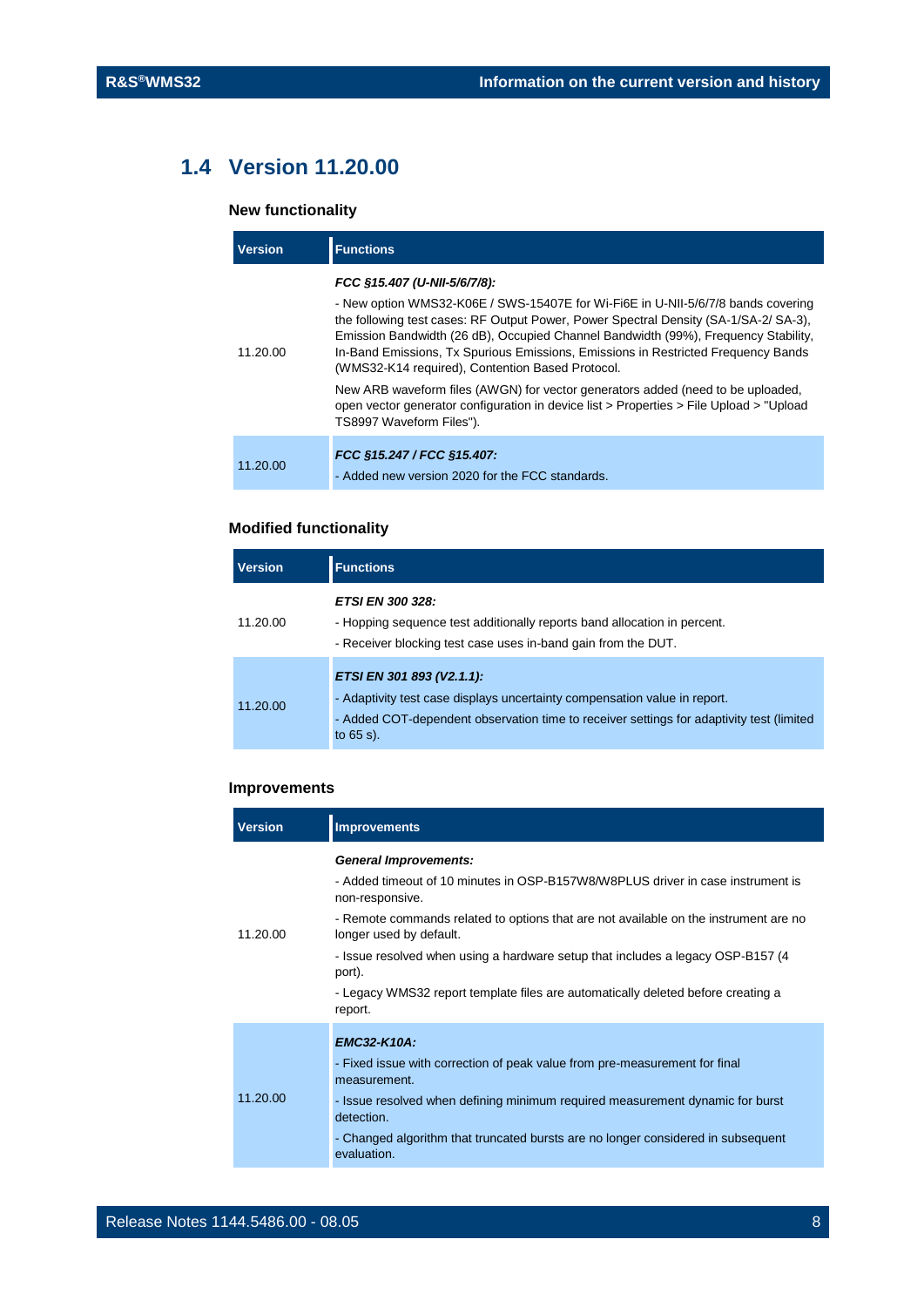| 11.20.00 | ETSI EN 300 328 (V2.2.2):<br>- Fixed issue while increasing / decreasing attenuation in receiver blocking test case.                                                                                                                              |
|----------|---------------------------------------------------------------------------------------------------------------------------------------------------------------------------------------------------------------------------------------------------|
| 11.20.00 | ETSI EN 300 328 / ETSI EN 301 893:<br>- Fixed issue in adaptivity tests when configuring a DUT with negative gain and<br>performing no power measurement.<br>- Fixed issue in adaptivity tests displaying wrong generator device state in report. |
| 11.20.00 | ETSI EN 301 893 (V2.1.1):<br>- Receiver blocking no longer uses the antenna gain to calculate the blocker level.                                                                                                                                  |
| 11.20.00 | ETSI EN 301 893 / FCC §15.407 (DFS):<br>- Report creation fixed and improved in case of user defined waveform (myARB.wv) is<br>used.                                                                                                              |

| <b>Version</b> | <b>Known Issues</b> |
|----------------|---------------------|
| 11.20.00       | No known issues.    |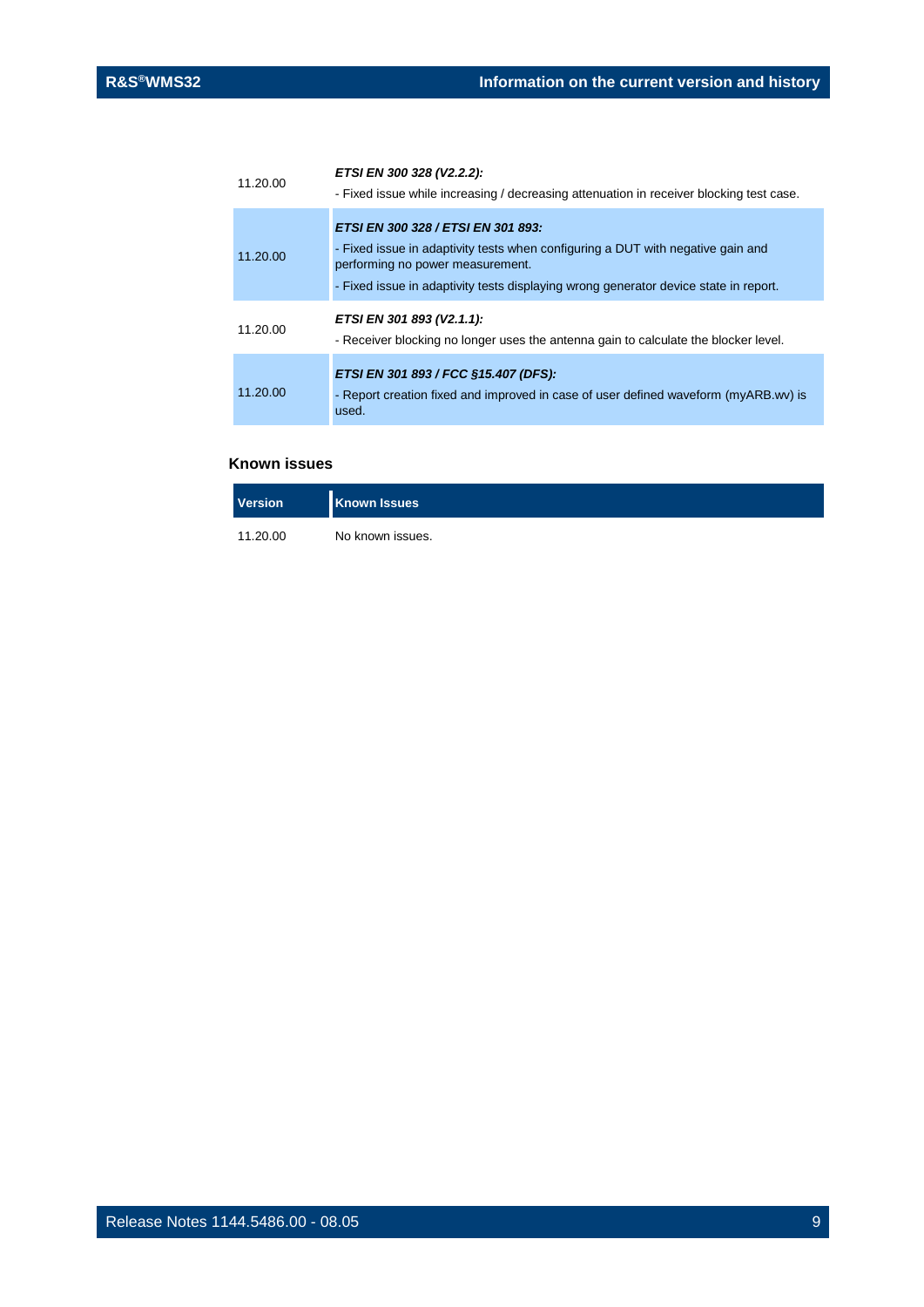## <span id="page-9-0"></span>**1.5 Version 11.10.00**

#### **New functionality**

| <b>Version</b> | <b>Functions</b>                                                                                                         |
|----------------|--------------------------------------------------------------------------------------------------------------------------|
| 11.10.00       | <b>General Functionalities:</b>                                                                                          |
|                | - New variables FREQUENCY and FREQUENCYWITHTESTMODE added to Word<br>reporting.                                          |
|                | - Field "DUT Name:" provided in DUT configuration can now be used as variable in<br>supported actions.                   |
|                | - Added functionality to measure and combine multiple antenna ports for bandwidth<br>measurements (WMS32-K09 necessary). |
|                | <b>EMC32-K10A:</b>                                                                                                       |
| 11.10.00       | - Burst detection of EMC32-K10A now allows defining minimum required measurement<br>dynamic for further evaluation.      |

#### **Modified functionality**

| <b>Version</b> | <b>Functions</b>                                                                                                                       |
|----------------|----------------------------------------------------------------------------------------------------------------------------------------|
| 11.10.00       | <b>General Functionalities:</b><br>- Improved loading speed of large WMS test templates (incl. detailed information in<br>status bar). |
|                | Deduced file airs and exaction time of DTE reports (e.g. in ease of mony bordeonical                                                   |

#### - Reduced file size and creation time of RTF reports (e.g. in case of many hardcopies).

#### **Improvements**

| <b>Version</b> | <b>Improvements</b>                                                                                                                                                                                                                                                                                                                                                                                                                                                                                                                                                                                                                                                                                                                                                                                                                          |
|----------------|----------------------------------------------------------------------------------------------------------------------------------------------------------------------------------------------------------------------------------------------------------------------------------------------------------------------------------------------------------------------------------------------------------------------------------------------------------------------------------------------------------------------------------------------------------------------------------------------------------------------------------------------------------------------------------------------------------------------------------------------------------------------------------------------------------------------------------------------|
| 11.10.00       | <b>General Improvements:</b><br>- Issue fixed with saving of OSP-B157W8/W8PLUS attenuation tables in corresponding<br>test folder.<br>- Fixed issue when using only Word reporting for a test that is not according to the<br>corresponding standard.<br>- Issue resolved regarding wrong displaying of DUT connector settings when reopening<br>a corresponding test case (e.g. band edge, unwanted emissions).<br>- Issue resolved when stopping and resuming a test case using a CMW for EUT<br>monitoring.<br>- Problem solved with saving on/off analyzer settings with some Windows language and<br>region settings.<br>- Issue resolved when adding a CMW to the device list when only WMS32-K-BT /<br>WMS32-K-WL is available.<br>- Issue resolved that occurred after selecting beamforming gain table in the DUT<br>configuration. |
| 11.10.00       | ETSI EN 300 328 (V2.2.2):<br>- Receiver blocking test case now shows correct CMW level in log.<br>- Receiver blocking test case uses wanted level at DUT independent of external<br>attenuation settings in CMW.                                                                                                                                                                                                                                                                                                                                                                                                                                                                                                                                                                                                                             |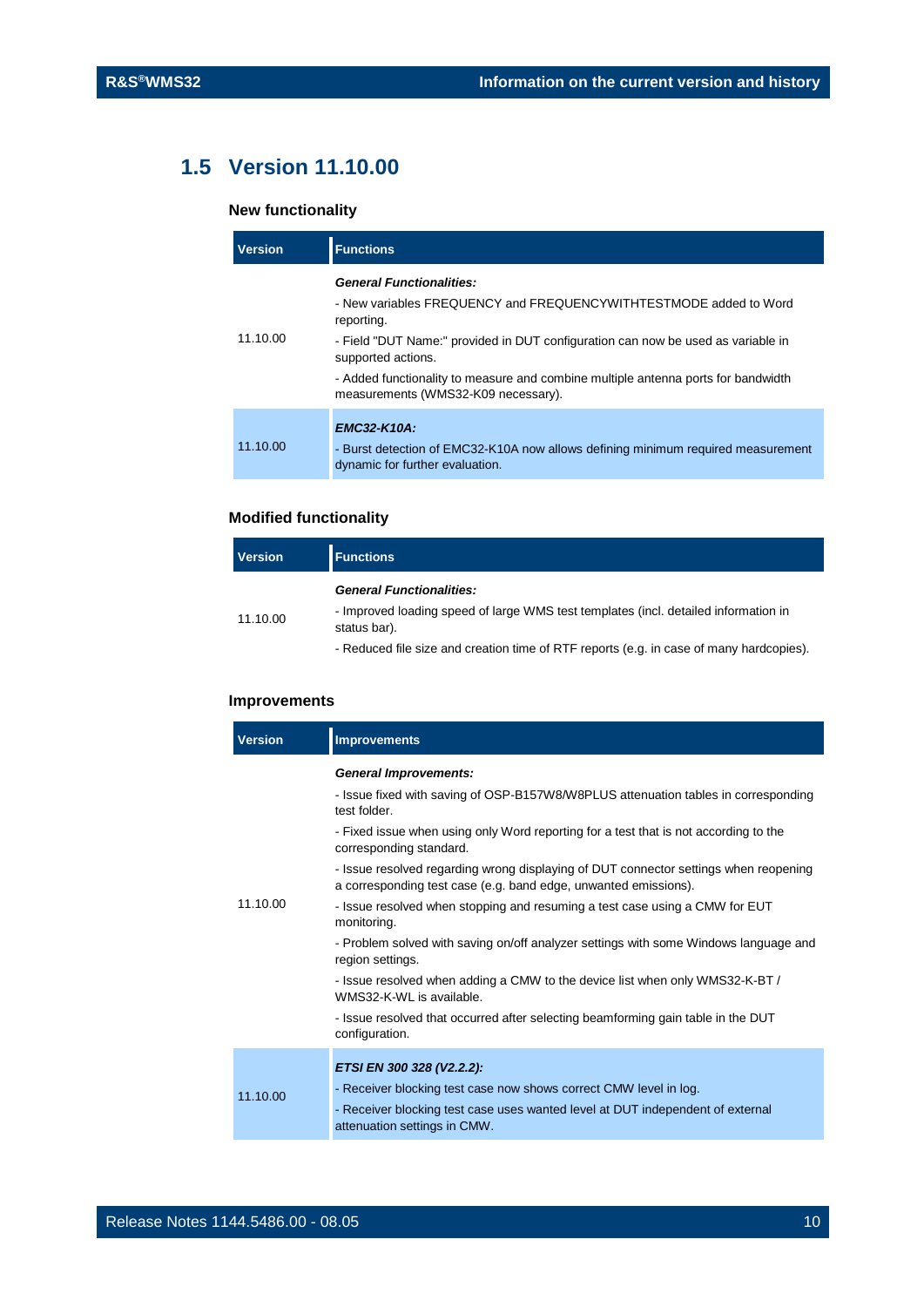#### *ETSI EN 300 328 / ETSI EN 301 893:*

| 11.10.00 | - Issue resolved in PSD tests for DUTs with Continuous Transmission / Constant Duty<br>Cycle.                |
|----------|--------------------------------------------------------------------------------------------------------------|
| 11.10.00 | ETSI EN 301 893 (V2.1.1):<br>- Analyzer settings for Adaptivity (with interferer) changed (RBW = 0.5 * OBW). |
| 11.10.00 | FCC §15.407 DFS (2019):<br>- Issue resolved regarding missing waveform folder for vector signal generator.   |

| Version  | <b>Known Issues</b> |
|----------|---------------------|
| 11.10.00 | No known issues.    |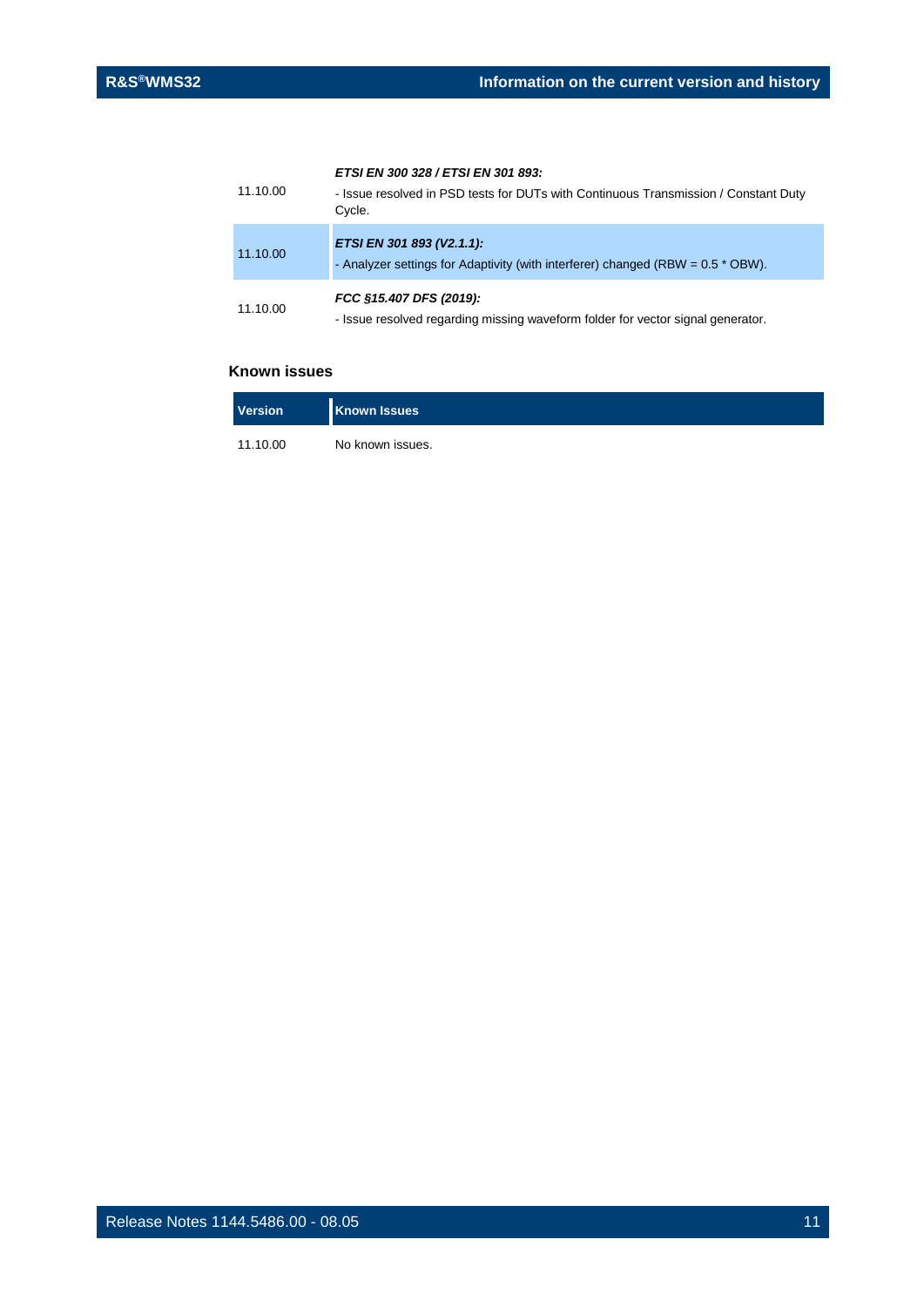### <span id="page-11-0"></span>**1.6 Version 11.00.10**

#### **New functionality**

| <b>Version</b> | <b>Functions</b>        |
|----------------|-------------------------|
| 11.00.10       | No new functionalities. |

#### **Modified functionality**

| <b>Version</b> | <b>Functions</b>             |
|----------------|------------------------------|
| 11.00.10       | No modified functionalities. |

#### **Improvements**

| <b>Version</b> | Improvements     |
|----------------|------------------|
| 11.00.10       | No improvements. |

| <b>Version</b> | <b>Known Issues</b> |
|----------------|---------------------|
| 11.00.10       | No known issues.    |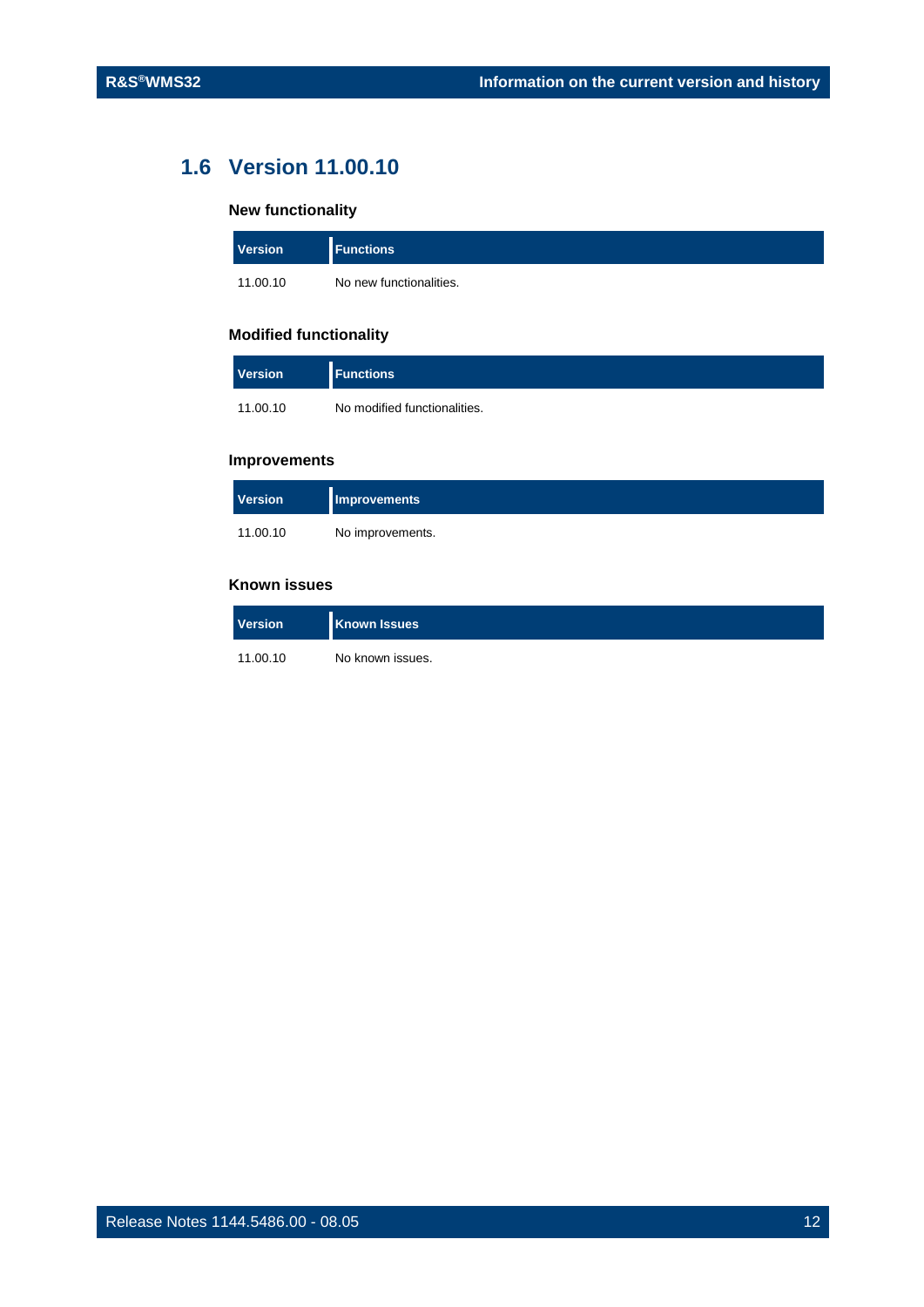## <span id="page-12-0"></span>**1.7 Version 11.00.00**

#### **New functionality**

| <b>Version</b> | <b>Functions</b>                                                                                                                                                                                               |
|----------------|----------------------------------------------------------------------------------------------------------------------------------------------------------------------------------------------------------------|
| 11.00.00       | FCC §15.247<br>- Alternative measurement methods for power spectral density are added to the<br>standard.<br>- Existing power spectral density measurement is renamed to Power Spectral Density<br>(AVGPSD-3). |
| 11.00.00       | FCC §15.407:<br>- Alternative measurement methods for power spectral density are added to the<br>standard.<br>- Existing power spectral density measurement is renamed to Power Spectral Density<br>$(SA-3)$ . |

#### **Modified functionality**

| <b>Version</b> | <b>I</b> Functions           |
|----------------|------------------------------|
| 11.00.00       | No modified functionalities. |

#### **Improvements**

| <b>Version</b> | <b>Improvements</b>                                                                                                                                                                                                   |
|----------------|-----------------------------------------------------------------------------------------------------------------------------------------------------------------------------------------------------------------------|
| 11.00.00       | <b>General Improvements:</b><br>- Applicable standard of the DUT is displayed during execution and after loading of<br>tests.<br>- Binary data transfer from signal analyzer improved in order to fix related issues. |
| 11.00.00       | FCC §15.247 / §15.407:<br>- TPC settings in the DUT configuration are again added for FCC standards.                                                                                                                  |
| 11.00.00       | FCC §15.407:<br>- Renaming of equipment types in the DUT configuration to align with naming<br>convention of §15.407.                                                                                                 |
| 11.00.00       | ETSI EN 300 328 (V2.2.2):<br>- Lower priority of receiver blocker measurements also for non-FHSS devices.                                                                                                             |

| <b>Version</b> | <b>Known Issues</b> |
|----------------|---------------------|
| 11.00.00       | No known issues.    |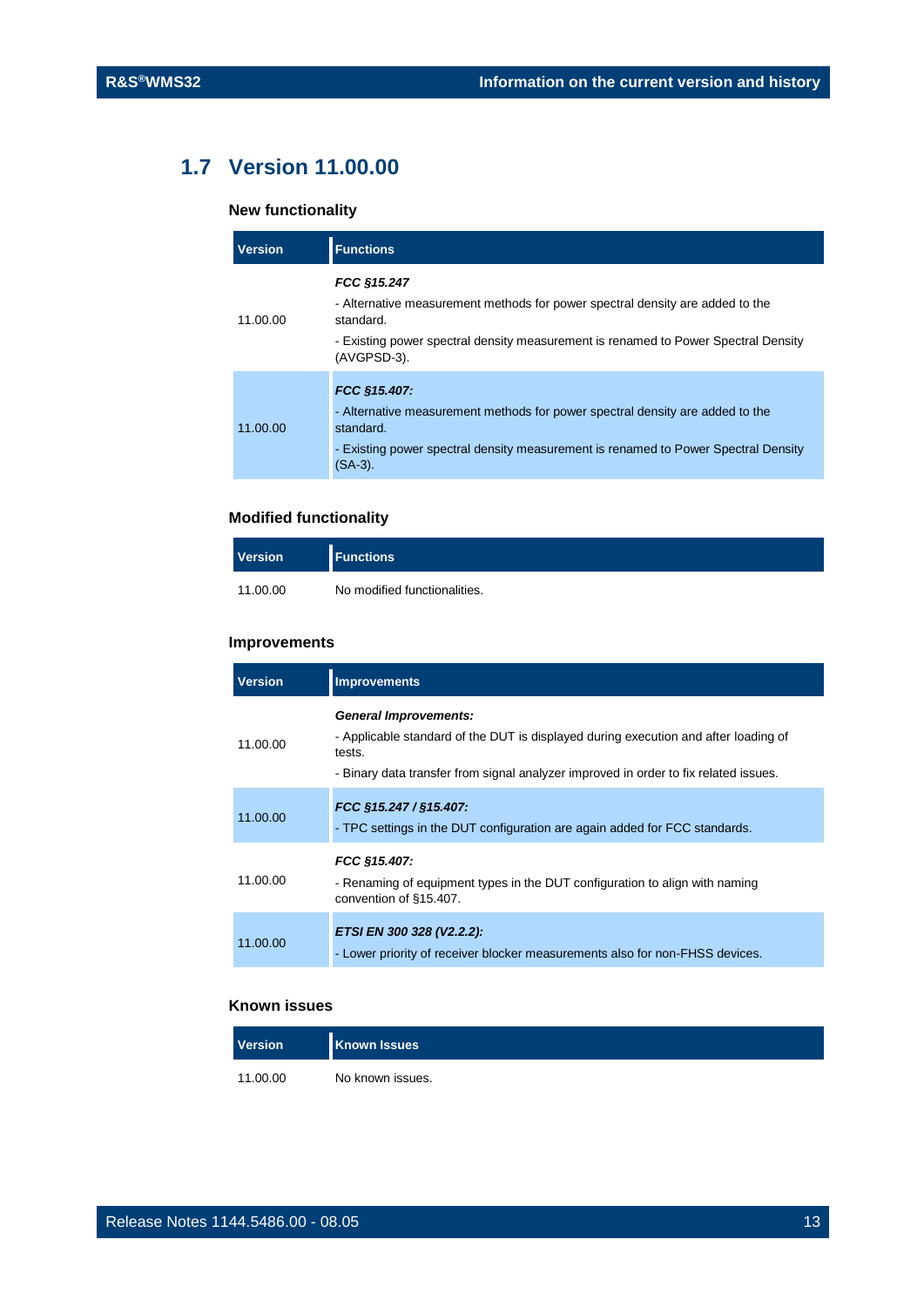## <span id="page-13-0"></span>**2 Modifications to the documentation**

The current documentation is up-to-date.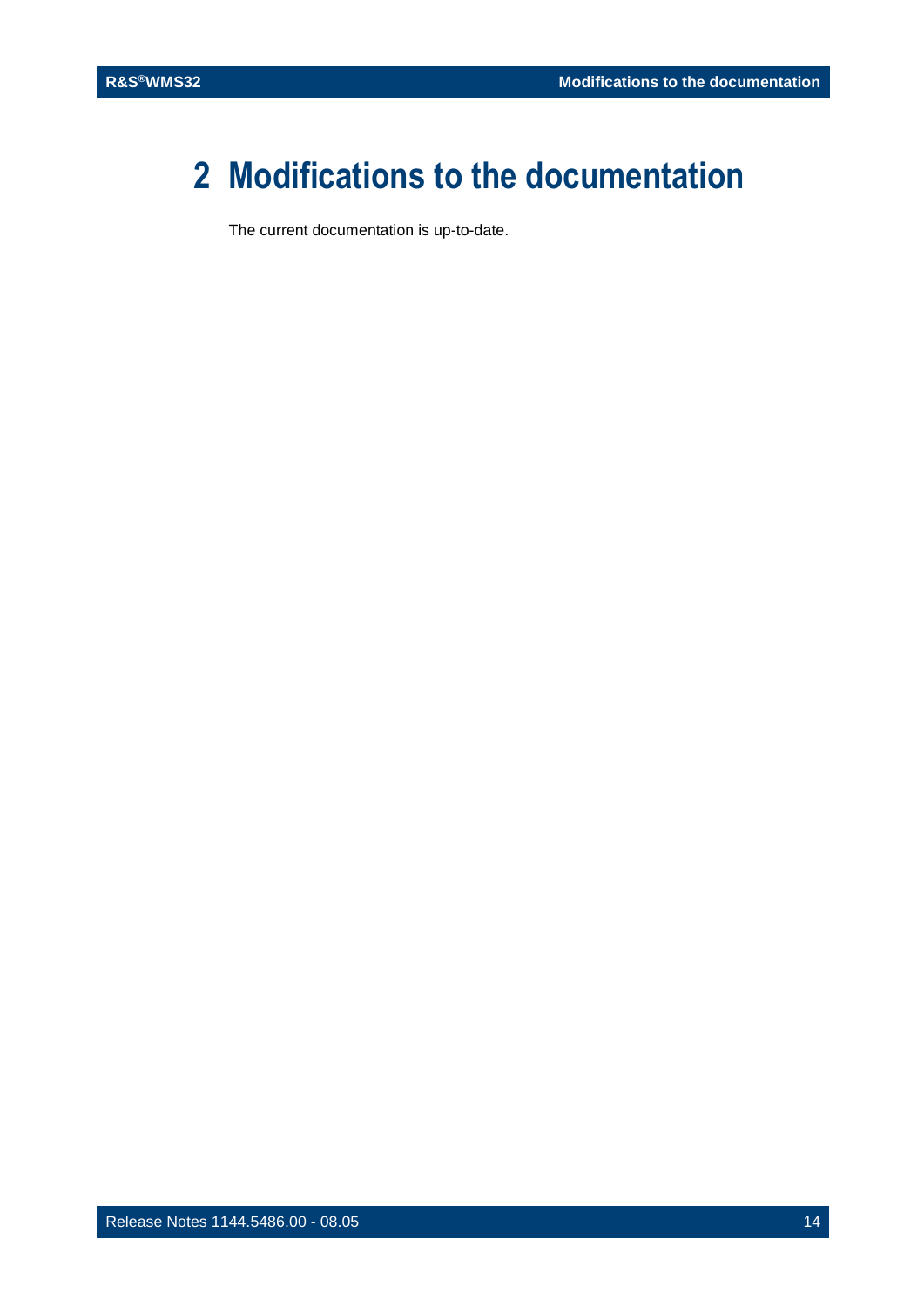## <span id="page-14-0"></span>**3 Software update**

## <span id="page-14-1"></span>**3.1 Updating the software**

Download and expand (unzip) the file "EMC\_AMS\_WMS32\_11V30.zip" to a temporary folder on your hard drive.

Run the "Setup.exe" program in order to update your WMS32 installation to V11.30.00.